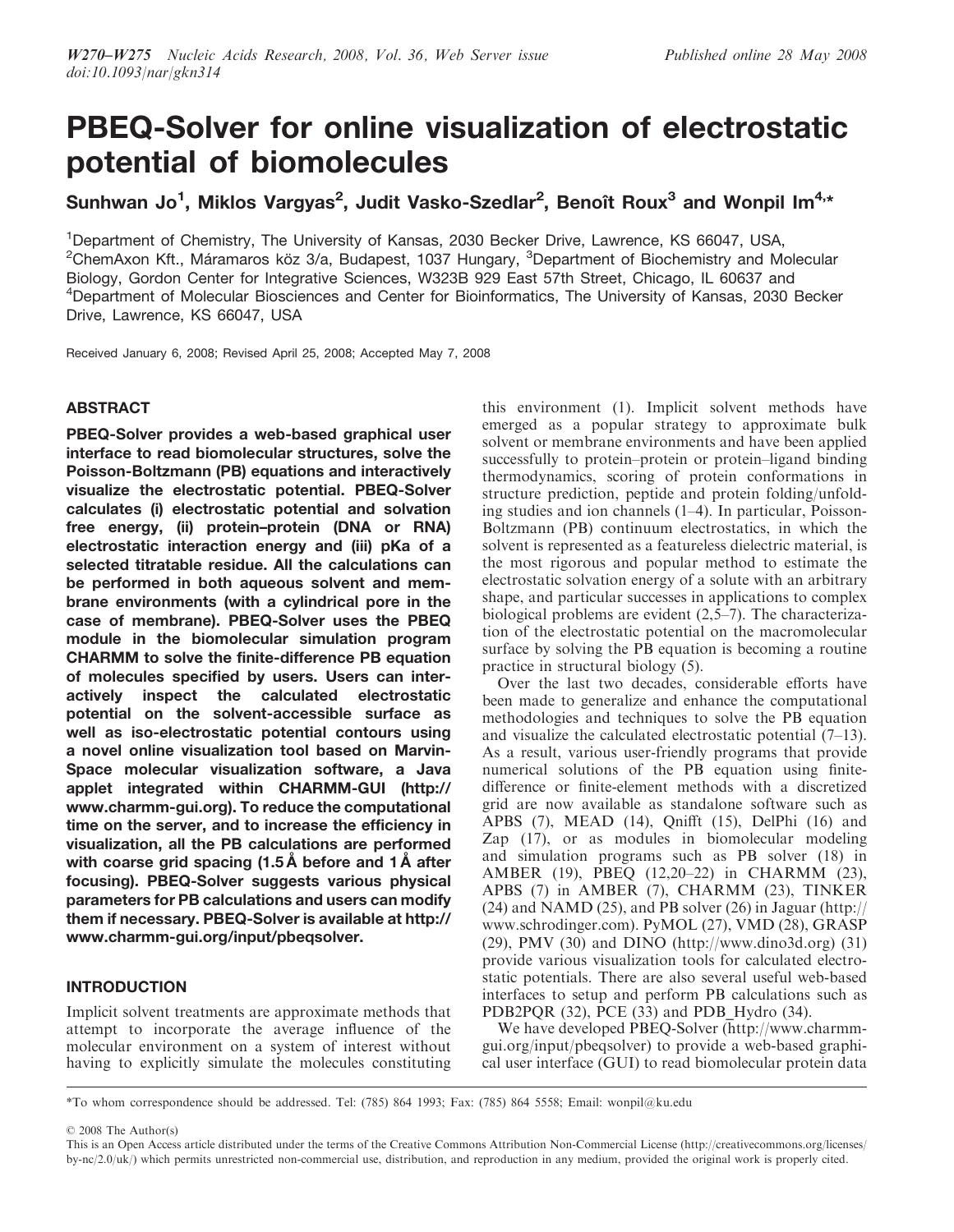bank (PDB) structures (35) through PDB Reader at the CHARMM-GUI website (http://www.charmm-gui.org), solve the PB equations using PBEQ module (12,20–22) in CHARMM (23) and interactively visualize the electrostatic potential on the solvent-accessible surface as well as iso-electrostatic potential contours using the MarvinSpace molecular visualization software (http://www.chemaxon. com/product/mspace.html), a Java applet integrated within CHARMM-GUI. In addition to the calculations of electrostatic potential and solvation free energy, PBEQ-Solver also computes protein–protein (DNA or RNA) electrostatic interaction energy and  $pK_a$  of a selected titratable residue. All the calculations can be performed in both aqueous solvent and membrane environments (with a cylindrical pore in the case of membrane).

#### METHODS AND ILLUSTRATIVE RESULTS

#### PB theory

The electrostatic solvation energy  $\Delta G_{\text{elec}}$  is the work required to assemble the charges  $\{q_{\alpha}\}\$  of the solute in the solvent (1), which can be expressed in terms of the reaction field potential  $\phi_{\text{rf}}(\mathbf{r}),$ 

$$
\Delta G_{\text{elec}} = \frac{1}{2} \sum_{\alpha} q_{\alpha} \phi_{\text{rf}}(\mathbf{r}_{\alpha})
$$

Based on continuum electrostatics, the reaction field potential,  $\phi_{\text{rf}}(\mathbf{r}) \equiv \phi_{\text{s}}(\mathbf{r}) - \phi_{\text{ref}}(\mathbf{r})$ , can be computed by solving the PB equation twice for the reference electrostatic potential  $\phi_{ref}(\mathbf{r})$  and the electrostatic potential in the solvent environment  $\phi_{s}(\mathbf{r}),$ 

$$
\nabla \cdot [\varepsilon(\mathbf{r}) \nabla \phi(\mathbf{r})] - \bar{\kappa}^2(\mathbf{r}) \phi(\mathbf{r}) = -4\pi \rho(\mathbf{r})
$$
 2

where  $\varepsilon(\mathbf{r})$ ,  $\bar{\kappa}(\mathbf{r})$  and  $\rho(\mathbf{r})$  are the dielectric constant, the modified Debye–Hückel screening factor and the fixed charge density of the solute, respectively. For a given dielectric constant in the interior of the solute  $(\varepsilon_p)$ ,  $\phi_{ref}(r)$ is calculated by setting the dielectric constant to  $\varepsilon_{ref}$ (dielectric constant of reference environment) at all points in the solvent region, while  $\phi_s(\mathbf{r})$  is calculated by setting the dielectric constant to  $\varepsilon_s$  (solvent dielectric constant) and  $\bar{\kappa}^2(\mathbf{r})$  (from input concentration) in the solvent region. The influence of biological membranes and cylindrical pore can be incorporated into  $\phi_s(\mathbf{r})$  by setting the dielectric constants to  $\varepsilon_{\rm m}$  (membrane dielectric constant) and  $\varepsilon_{\rm c}$ (pore dielectric constant) in the membrane and pore regions, respectively.

In the case of a biomolecular complex containing proteins, DNA and RNA, the electrostatic interaction energy in solvent between a selected chain [A] and the rest [B] in the complex can be computed as

$$
\Delta G_{\text{elec}}^{\text{inter}} = \frac{1}{2} \left[ \sum_{\alpha \in \{A, B\}} q_{\alpha} \phi_{\text{s}}^{\text{AB}}(\mathbf{r}_{\alpha}) - \sum_{\alpha \in \{A\}} q_{\alpha} \phi_{\text{s}}^{\text{A}}(\mathbf{r}_{\alpha}) - \sum_{\alpha \in \{B\}} q_{\alpha} \phi_{\text{s}}^{\text{B}}(\mathbf{r}_{\alpha}) \right]
$$
 3

where  $\phi_s^{AB}(\mathbf{r})$ ,  $\phi_s^{A}(\mathbf{r})$  and  $\phi_s^{B}(\mathbf{r})$  are the electrostatic potentials of the complex, [A] and [B] in solvent or membrane environments, respectively. The  $pK_a$  of a residue in a protein,  $pK_{a,prot} = pK_{a,model} + pK_{a,shift}$ , is estimated based on calculating, for both the protonated (p) and unprotonated (u) states of the residue, the difference between its electrostatic free energy when it is in the protein environment ( $\Delta G_{\text{prot}}$ ) and its electrostatic free energy when it is isolated in solution ( $\Delta G_{\text{model}}$ ). The p $K_a$  shift (p $K_{a,\text{shift}}$ ) relative to the  $pK_a$  of the same amino acid isolated in solution ( $pK_{a \text{ model}}$ ) is given by

$$
pK_{\text{a,shift}} = \frac{\Delta \Delta G}{2.3 \, k_{\text{B}} T} \tag{4}
$$

where

$$
\Delta \Delta G = \Delta G_{\text{prot}} - \Delta G_{\text{model}}
$$
  
=  $\left[ \Delta G_{\text{prot}}^{(u)} - \Delta G_{\text{model}}^{(u)} \right] - \left[ \Delta G_{\text{prot}}^{(p)} - \Delta G_{\text{model}}^{(p)} \right]$  5

#### PDB Reader

Since PBEQ-Solver uses the PBEQ module in CHARMM, its first step is to read a PDB file into CHARMM, which is generally considered not to be straightforward due to complexity of PDB files. In general, this is also the first difficulty that any simulation program users may face. It is typically even harder to introduce different protonation states of titratable residues, disulfide bonds or other posttranslational modifications such as phosphorylation. For a seamless, efficient procedure, PBEQ-Solver first uses PDB Reader in CHARMM-GUI that provides a flexible web-based GUI to convert a PDB file [downloaded from RCSB (35), http://www.rcsb.org, or uploaded from user's computer] into CHARMM readable files with the following options; (i) partial selection of protein chains as well as model selection in the case of NMR structures, (ii) modification of engineered residues, (iii) terminal group selection, (iv) protonation selection, (v) disulfide bond selection, (vi) phosphorylation selection, (vii) generation of a biologically functional unit and (viii) generation of a crystal packing. The terminal patch residues available in PDB Reader are listed in Supplementary Table S1. If indicated in a PDB file, PDB Reader automatically detects the disulfide bonds and displays them. Users can always add or remove them in the list. PDB Reader also automatically detects some of engineered residues listed in Supplementary Table S2 and converts them to corresponding natural residues. For example, an engineered residue 'Sep' in a PDB file represents a phosphorylated Ser residue. In such case, PDB Reader automatically converts Sep to Ser and turns on phosphorylation of the Ser residue (Supplementary Figure S3). However, due to the complexity of PDB files with various heteroatoms and other engineered residues, it is users that need to check if all the residues to be read do exist in a CHARMM topology file (currently, top all27 prot na.rtf). If there are undetermined coordinates in selected chains, PDB Reader simply builds them using a predetermined internal coordinate table ('IC BUILD'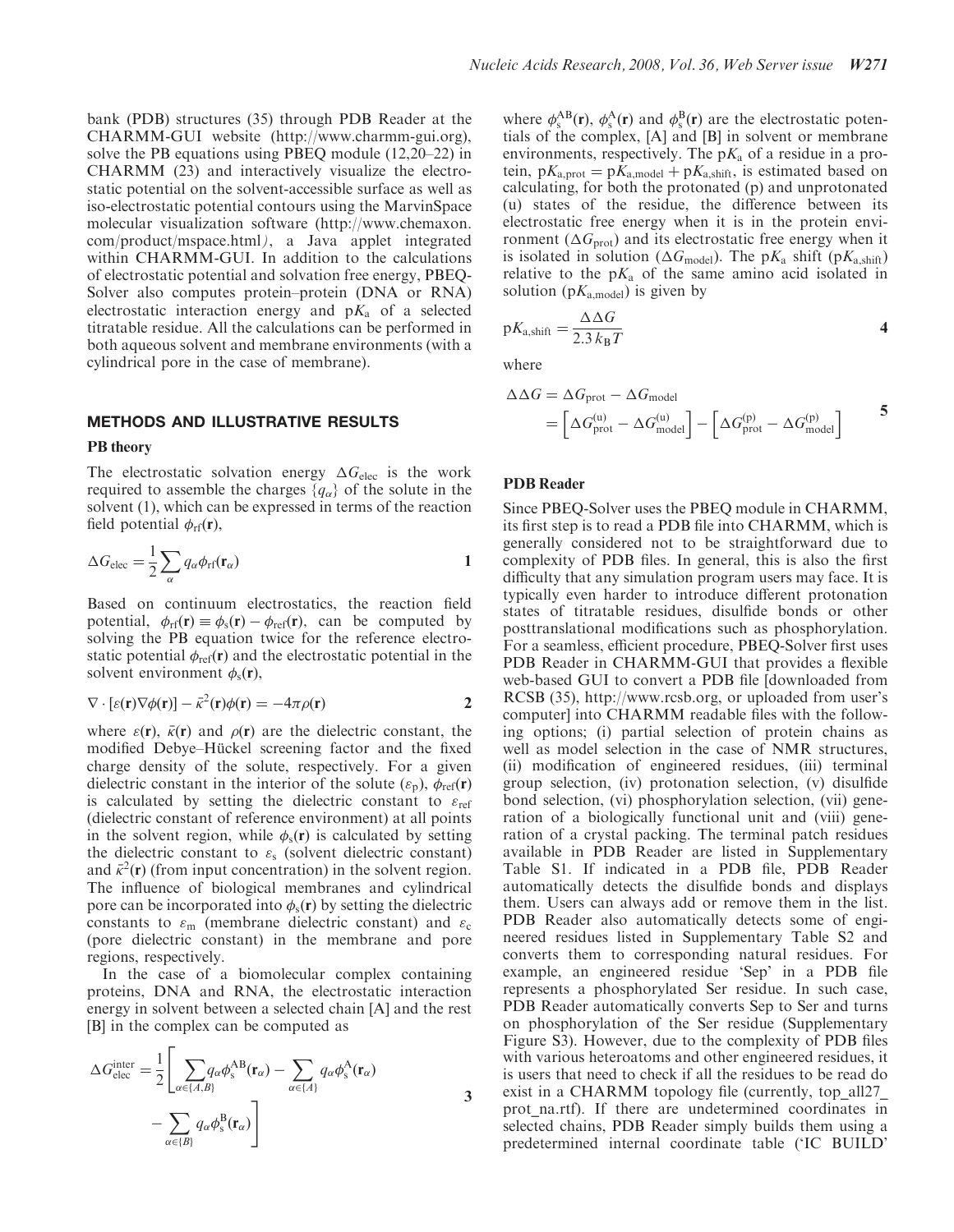command in CHARMM). The usages of PDB Reader is well illustrated in a video demo, 'PDB Reader Tutorial', available at the CHARMM-GUI website (http://www. charmm-gui.org/?doc=demo).

It should be stressed that RCSB PDB structures do not contain orientation information of a membrane(-bound) protein relative to lipid bilayers. Therefore, in order to perform reasonable PB calculations in a membrane environment, users need to validate if the protein structure is properly oriented with respect to membranes. It is assumed that the membrane normal is parallel to the Z-axis and its center by default is located at  $Z = 0$ (Table 1). Users can preorient the structure in their local machine and upload it, or use preoriented protein structures from the OPM database (http://opm.phar.umich. edu) (36) by selecting OPM as PDB download source (Supplementary Figure S1).

## PBEQ-Solver

After PDB Reader, PBEQ-Solver displays the options for three types of PB calculations as well as adjustable physical parameters summarized in Table 1 (see also Supplementary Figure S4). Note that, to reduce the computational time on the server and to increase the efficiency in visualization, all the PB calculations are presently performed with (unadjustable) coarse grid spacing (Dcel c = 1.5 Å before and Dcel f = 1 Å after focusing (37)). All the PB calculations uses the molecular surface (with a probe radius of  $1.4 \text{ Å}$ ) to setup the dielectric boundary based on a set of atomic radii for proteins,

Table 1. Physical parameters in PBEQ-Solver

| Variables          | values     | Default Physical meaning                                                      |
|--------------------|------------|-------------------------------------------------------------------------------|
| EpsP               | 1.0        | Dielectric constant for the solute interior                                   |
| EpsR               | 1.0        | Dielectric constant for the reference environment                             |
| EpsW               | 80.0       | Solvent dielectric constant                                                   |
| Conc               | 0.15       | Salt concentration (in M)                                                     |
| Focus              | <b>Yes</b> | Focusing option                                                               |
| Dcel c             | 1.5        | Coarse grid spacing                                                           |
| Dcel f             | 1.0        | Finer grid spacing (for focusing)                                             |
| Ledge <sup>a</sup> | 10.0       | Minimum distance between solute and<br>grid boundary                          |
| Tmemh              | 35.0       | Thickness of membrane (along the Z-axis)                                      |
| Zmemb              | 0.0        | Center of membrane (along the Z-axis)                                         |
| EpsM               | 2.0        | Membrane dielectric constant                                                  |
| $H$ tmem $bb$      | 0.0        | Thickness of headgroup region                                                 |
| EpsH               | 2.0        | Membrane headgroup dielectric constant                                        |
| Reyln              | 0.0        | Radius of cylindrical pore                                                    |
| Hcyln              | 35.0       | Height of cylindrical pore                                                    |
| EpsC               | 80.0       | Dielectric constant of cylindrical pore                                       |
| Xcyln              | 0.0        | Position of cylindrical pore in $X$                                           |
| Ycyln              | 0.0        | Position of cylindrical pore in $Y$                                           |
| Zcyln              | 0.0        | Position of cylindrical pore in Z                                             |
| ctom               | No         | Set the dielectric constant of the overlapped<br>region with membrane to EpsM |
| ckap               | Yes        | Make cylinder pore accessible to ions                                         |

<sup>&</sup>lt;sup>a</sup>LEdge<sup>\*</sup>2 is set to the minimum distance for coarse-gird calculations and LEdge/2 for finer grid calculations.

<sup>b</sup>The head group region is defined within the membrane thickness (Tmemb). For example, if Tmemb =  $35 \text{\AA}$ , Zmemb =  $0 \text{\AA}$ , and Htmemb = 2.5 Å, Eps $\hat{M}$  is assigned in -15 Å < Z < 15 Å and EpsH in  $-17.5 < Z < -15.0$  and  $15.0 < Z < 17.5$ .

DNA and RNA that were optimized to closely reproduce the charging free energies calculated by molecular dynamics free energy simulations for standard amino acids (20) and nucleic acids (22) (filename: step2\_radii.str, which is downloadable as shown in Supplementary Figure S5).

PBEQ-Solver currently offers three types of PB calculations for (i) electrostatic potential and solvation free energy [based on Equation 1], (ii) protein–protein (DNA or RNA) electrostatic interaction energy [based on Equation 3] and (iii) pKa of a selected titratable residue [based on Equation 4]. As mentioned before, all the calculations can be performed in both aqueous solvent and membrane environments (with a cylindrical pore in the case of membrane). Based on the user's inputs for the physical parameters listed in Table 1, PBEQ-Solver uses the PBEQ module in CHARMM to solve the finitedifference PB equation of molecules specified by users through PDB Reader. Note that a PDB file must contain at least two chains for the electrostatic interaction calculations, such that the interaction energy is calculated between a selected chain and the rest (Supplementary Figure S8). In the case that only one chain is selected in PDB Reader, the interaction energy option is not available.

## Tests and illustrations

We have tested PBEQ-Solver with 360 PDB structures whose number of residues range from about 50 to 4000 to examine the computational time to calculate the electrostatic solvation free energy (see Supplementary Table S3 for the full list of PDB IDs). Each test took about 1–14 min on the server depending on the size of the biomolecule. In addition, to validate if the CHARMM input used in PBEQ-Solver is reliable, we have compared the PB solvation energies calculated based on the PBEQ-Solver input with those from other PB programs that are published by Feig et al. (38). As shown in Supplementary Table S4, the PBEQ-Solver input yields similar results to other PB programs when the same parameters are used. This also demonstrates that the visualization of calculated potentials with the input and the coarse grid in PBEQ-Solver is also reliable.

We have illustrated how to use PBEQ-Solver with an example of PDB:1KDX (complex of KIX and phosphorylated KID domains) in Supplementary Material (Figures S1–S11), including all the snapshots with some useful annotations for the three types of PB calculations. Figures 1 and 2 illustrate various molecular graphics that the users can generate using PBEQ-Solver. As shown in Figure 1, the protein complex (PDB:1KDX) of the KIX and phosphorylated KID domains that play an important role in regulation by posttranslational modification (39) can be viewed with its ribbon representation, solventaccessible surface representation with electrostatic potential and iso-electrostatic potential contours. Note that the unit for the bounds on electrostatic potential visualization is kcal/(mol $\cdot$ e), where e is the unit charge. The iso-contour map helps users to examine how the electrostatic potentials are distributed in a distal place (other than on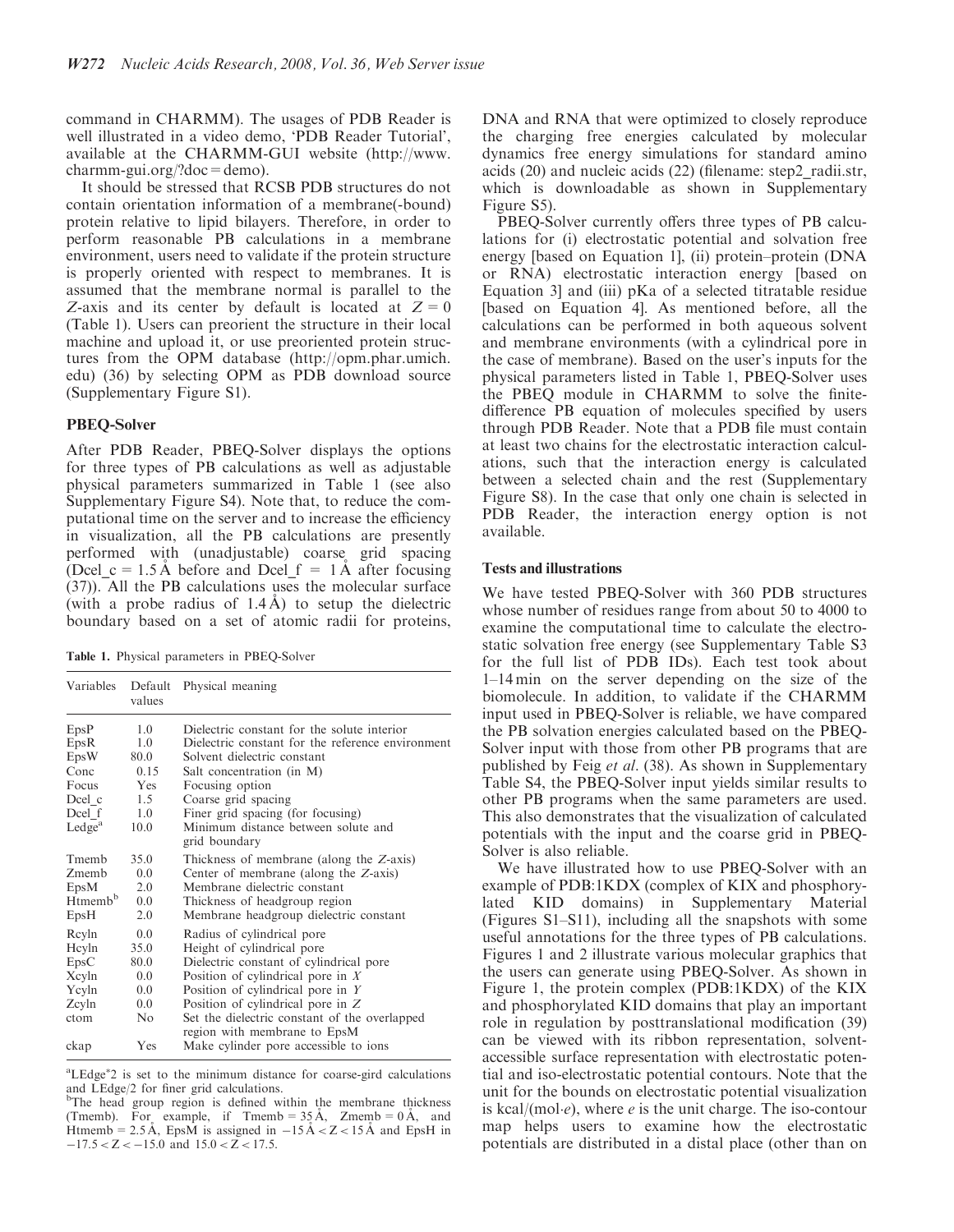

Figure 1. Molecular graphics views of the protein complex (PDB:1KDX) of the KIX domain and one of its co-activators, the phosphorylated KID domain, that play an important role in regulation by posttranslational modification (39). PBEQ-Solver provides a tool for online visualization of its (left) ribbon representation as well as (middle) solvent-accessible surface representation with electrostatic potential  $[+2 \text{ kcal/(mol·e)}$  in blue to  $-2$  kcal/(mole) in red] and (right) iso-electrostatic potential contours  $[+1$  kcal/(mole) in blue and  $-1$  kcal/(mole) in red].



Figure 2. Molecular graphics views of the protein–DNA complex (PDB:1E3M) of DNA mismatch repair protein MutS and G–T mismatch DNA (40) with the surface electrostatic potentials (left) with and (right) without DNA  $[+2 \text{ kcal/(mol}\cdot e)$  in blue to  $-2 \text{ kcal/(mol}\cdot e)$  in red]. To generate the surface potential without DNA, one has to unselect DNA during the PDB reading step.

the surface of the biomolecule). In Figure 2, the protein– DNA complex (PDB:1E3M) of DNA mismatch repair protein MutS and G–T mismatch DNA (40) is shown in its surface electrostatic potentials with and without DNA. It is clearly shown that the DNA binding site has the high positive electrostatic surface for negatively charged DNA.

The web interfaces for PBEQ-Solver and PDB Reader in CHARMM-GUI have been developed following de facto web standards and extensively tested under Firefox (version 2) and Safari (version 2). Although all the functionalities work just fine with different web browsers, we have so far found some minor inconsistency of user interfaces in Internet Explorer (IE) and the beta version of Safari (version 3). In the case of IE versions 6 and 7, some user interface elements look slightly different than those in Firefox and Safari. In the case of beta version of Safari (version 3), the (job) monitoring panel does not work properly.

#### CONCLUDING DISCUSSION & FUTURE DIRECTIONS

We have described the functionalities of PBEQ-Solver at the CHARMM-GUI website with illustrations. There are several programs available for visualization of electrostatic potential of biomolecules, calculated by solving the PB equations, so that users can use them in their local machines or generate images through webbased visualization applications. However, we believe that PBEQ-Solver provides unique and interactive web-based GUI for online visualization. We recently found that Honig and coworkers have made similar efforts through the Mark-US server, a functional annotation server (http://luna.bioc.columbia.edu/honiglab/mark-us). In particular, such a GUI development will help non-expert users, especially experimentalist, to perform various PB calculations and visualize calculated electrostatic potentials of their own systems. In a similar way, such an effort will be also useful for educational purposes.

The development of PBEQ-Solver is an ongoing project. Its present drawback is to use relatively coarse grid spacing  $[1.5 \text{ Å}$  before and  $1.0 \text{ Å}$  after focusing (37)] for efficient PB calculations and visualization. However, it is recommended to use  $1-1.5 \text{ Å}$  before and at least  $0.5 \text{ Å}$  after focusing in practical applications for solvation energy calculations. One way to overcome this problem is to download all the CHARMM input files and redo the calculations with finer grid spacing in users' local machines. We also expect to provide the finer grid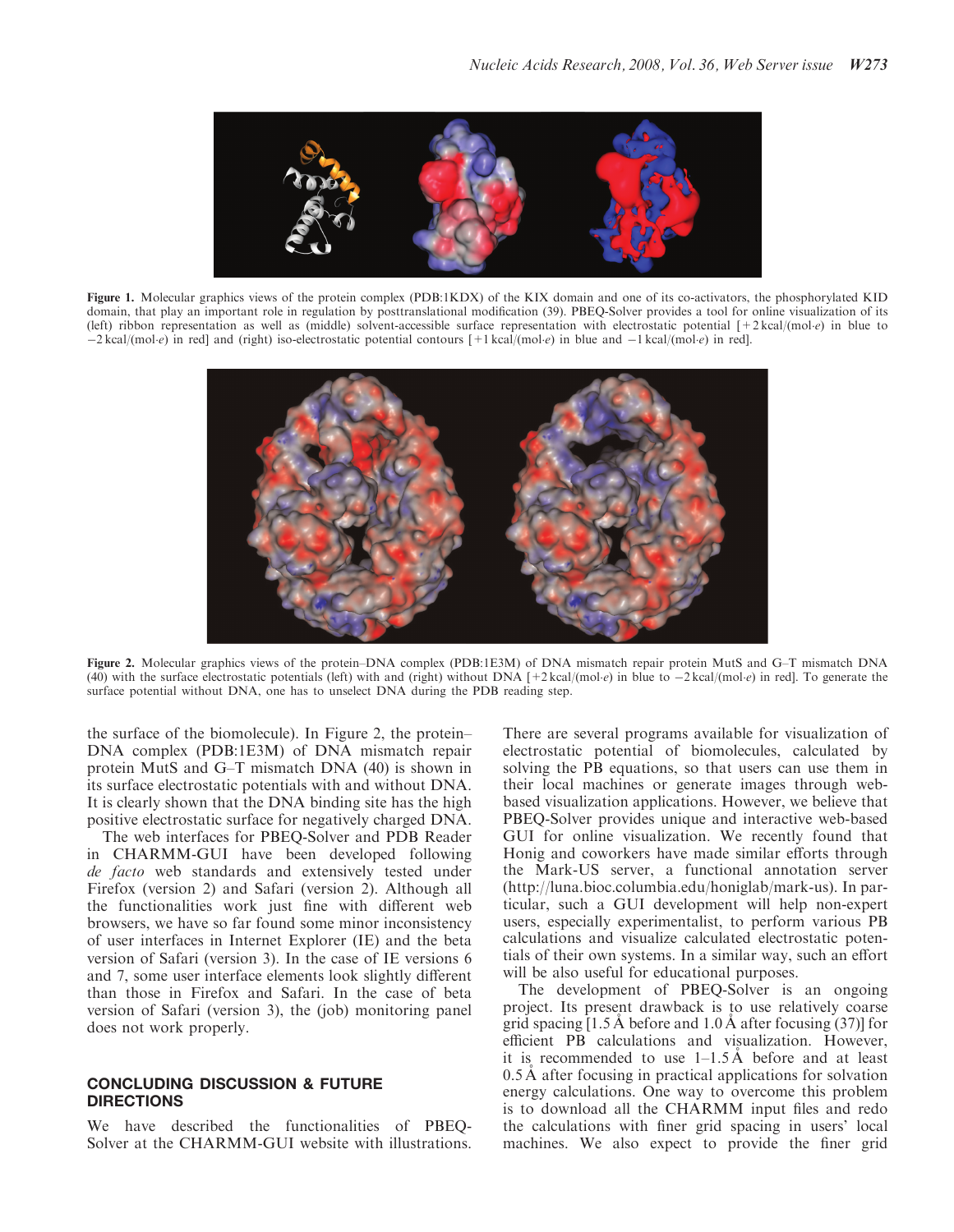calculations as the capability of our server increases. The calculation of transmembrane potential using the modified PB equation (21) and its visualization will be incorporated into PBEQ-Solver.

#### SUPPLEMENTARY DATA

Supplementary Data are available at NAR Online.

## ACKNOWLEDGEMENTS

The authors are grateful to Martin Karplus for his support, to Nathan Baker for sharing useful information and to Michael Feig for sharing the results of other PB programs. Sunhwan Jo is the recipient of the Undergraduate Research Assistant Fund from the University of Kansas. Wonpil Im is 2007 Alfred P. Sloan Research Fellow. This work was supported by institutional funding from the University of Kansas (to W.I.) and grant 0415784 from the National Science Foundation (to B.R.). Funding to pay the Open Access publication charges for this article was provided by National Science Foundation grant MCB-0415784.

Conflict of interest statement. None declared.

### **REFERENCES**

- 1. Roux,B. and Simonson,T. (1999) Implicit solvent models. Biophys. Chem., 78, 1–20.
- 2. Roux, B., Bernèche, S. and Im, W. (2000) Ion channels, permeaion, and electrostatics: insight into the function of KcsA. Biochemistry, 39, 13295–13306.
- 3. Im,W., Chen,J. and Brooks,C.L. III (2005) Peptide and protein folding and conformational equilibria: theoretical treatment of electrostatics and hydrogen bonding with implicit solvent models. Adv. Protein Chem., 72, 173–198.
- 4. Feig,M. and Brooks,C.L. III (2004) Recent advances in the development and application of implicit solvent models in biomolecule simulations. Curr. Opin. Struct. Biol., 14, 217-224.
- 5. Honig,B. and Nicholls,A. (1995) Classical electrostatics in biology and chemistry. Science, 268, 1144–1149.
- 6. Murray,D. and Honig,B. (2002) Electrostatic control of the membrane targeting of C2 domains. Mol. Cell., 9, 145–154.
- 7. Baker,N.A., Sept,D., Joseph,S., Holst,M.J. and McCammon,J.A. (2001) Electrostatics of nanosystems: application to microtubules and the ribosome. Proc. Natl Acad. Sci. USA, 98, 10037–10041.
- 8. Warwicker,J. and Watson,H.C. (1982) Calculation of the electric potential in the active site cleft due to alpha-helix dipoles. J. Mol. Biol., 157, 671–679.
- 9. Klapper,I., Hagstrom,R., Fine,R., Sharp,K. and Honig,B. (1986) Focusing of electric fields in the active site of Cu-Zn superoxide dismutase: effects of ionic strength and amino-acid modification. Proteins, 1, 47–59.
- 10. Bashford,D. and Karplus,M. (1990) pKa's of ionizable groups in proteins: atomic detail from a continuum electrostatic model. Biochemistry, 29, 10219–10225.
- 11. Gilson,M.K., McCammon,J.A. and Madura,J.D. (1995) Molecular dynamics simulation with a continuum electrostatic model of the solvent. J. Comput. Chem., 16, 1081-1095.
- 12. Im,W., Beglov,D. and Roux,B. (1998) Continuum solvation model: electrostatic forces from numerical solutions to the Poisson-Bolztmann equation. Comput. Phys. Comm., 111, 59–75.
- 13. Zhou,Y.C., Feig,M. and Wei,G.W. (2007) Highly accurate biomolecular electrostatics in continuum dielectric environments. J. Comput. Chem., 29, 87–97.
- 14. Bashford,D. (1997) An object-oriented programming suite for electrostatic effects in biological molecules. In Ishikawa,Y., Oldehoeft,R.R. and Reynders,J.V.W. (eds), Scientific Computing in Object-Oriented Parallel Environments, Springer, Berlin, Vol. 1343, pp. 233–240.
- 15. Chin,K., Sharp,K.A., Honig,B. and Pyle,A.M. (1999) Calculating the electrostatic properties of RNA provides new insights into molecular interactions and function. Nat. Struct. Biol., 6, 1055–1061.
- 16. Rocchia,W., Sridharan,S., Nicholls,A., Alexov,E., Chiabrera,A. and Honig,B. (2002) Rapid grid-based construction of the molecular surface and the use of induced surface charge to calculate reaction field energies: applications to the molecular systems and geometric objects. J. Comput. Chem., 23, 128–137.
- 17. Grant,J.A., Pickup,B.T. and Nicholls,A. (2001) A smooth permittivity function for Poisson-Boltzmann solvation methods. J. Comput. Chem., 22, 608–640.
- 18. Hsieh, $M$ .J. and Luo,R. (2004) Physical scoring function based on AMBER force field and Poisson-Boltzmann implicit solvent for protein structure prediction. Proteins, 56, 475–486.
- 19. Case,D.A., Cheatham,T.E. III, Darden,T., Gohlke,H., Luo,R., Merz,K.M. Jr, Onufriev,A., Simmerling,C., Wang,B. and Woods,R.J. (2005) The Amber biomolecular simulation programs. J. Comput. Chem., 26, 1668–1688.
- 20. Nina,M., Beglov,D. and Roux,B. (1997) Atomic radii for continuum electrostatics calculations based on molecular dynamics free energy simulations. *J. Phys. Chem. B.*, 101, 5239–5248.
- 21. Roux,B. (1997) The influence of the membrane potential on the free energy of an intrinsic protein. Biophys. J., 73, 2980–2989.
- 22. Banavali,N.K. and Roux,B. (2002) Atomic radii for continuum electrostatics calculations on nucleic acids. J. Phys. Chem. B., 106, 11026–11035.
- 23. Brooks,B.R., Bruccoleri,R.E., Olafson,B.D., States,D.J., Swaminathan,S. and Karplus,M. (1983) CHARMM: a program for macromolecular energy minimization and dynamics calculations. J. Comput. Chem., 4, 187–217.
- 24. Ren,P. and Ponder,J.W. (2002) Consistent treatment of inter- and intramolecular polarization in molecular mechanics calculations. J. Comput. Chem., 23, 1497–1506.
- 25. Phillips,J.C., Braun,R., Wang,W., Gumbart,J., Tajkhorshid,E., Villa,E., Chipot,C., Skeel,R.D., Kale,L. and Schulten,K. (2005) Scalable molecular dynamics with NAMD. J. Comput. Chem., 26, 1781–1802.
- 26. Marten,B., Kim,K., Cortis,C., Friesner,R.A., Murphy,R.B., Ringnalda,M.N., Sitkoff,D. and Honig,B. (1996) New model for calculation of solvation free energies: correction of selfconsistent reaction field continuum dielectric theory for short-range hydrogen-bonding effects. J. Phys. Chem., 100, 11775–11788.
- 27. DeLano, W. (2002) The PyMOL Molecular Graphics System. De Lano Scientific, San Carlos, CA.
- 28. Humphrey,W., Dalke,A. and Schulten,K. (1996) VMD: visual molecular dynamics. J. Mol. Graph., 14, 33–38.
- 29. Nicholls,A., Sharp,K.A. and Honig,B. (1991) Protein folding and association – insights from the interfacial and thermodynamic properties of hydrocarbons. Prot. Struct. Func. Genet., 11, 281–296.
- 30. Sanner,M.F. (1999) Python: a programming language for software integration and development. J. Mol. Graph. Model., 17, 57–61.
- 31. Philippsen,A. (2001) DINO: Visualizing Structural Biology.
- 32. Dolinsky,T.J., Nielsen,J.E., McCammon,J.A. and Baker,N.A. (2004) PDB2PQR: an automated pipeline for the setup of Poisson-Boltzmann electrostatics calculations. Nucleic Acids Res., 32, W665–W667.
- 33. Miteva,M.A., Tuffery,P. and Villoutreix,B.O. (2005) PCE: web tools to compute protein continuum electrostatics. Nucleic Acids Res., 33, W372–W375.
- 34. Azuara,C., Lindahl,E., Koehl,P., Orland,H. and Delarue,M. (2006) PDB\_Hydro: incorporating dipolar solvents with variable density in the Poisson-Boltzmann treatment of macromolecule electrostatics. Nucleic Acids Res., 34, W38–W42.